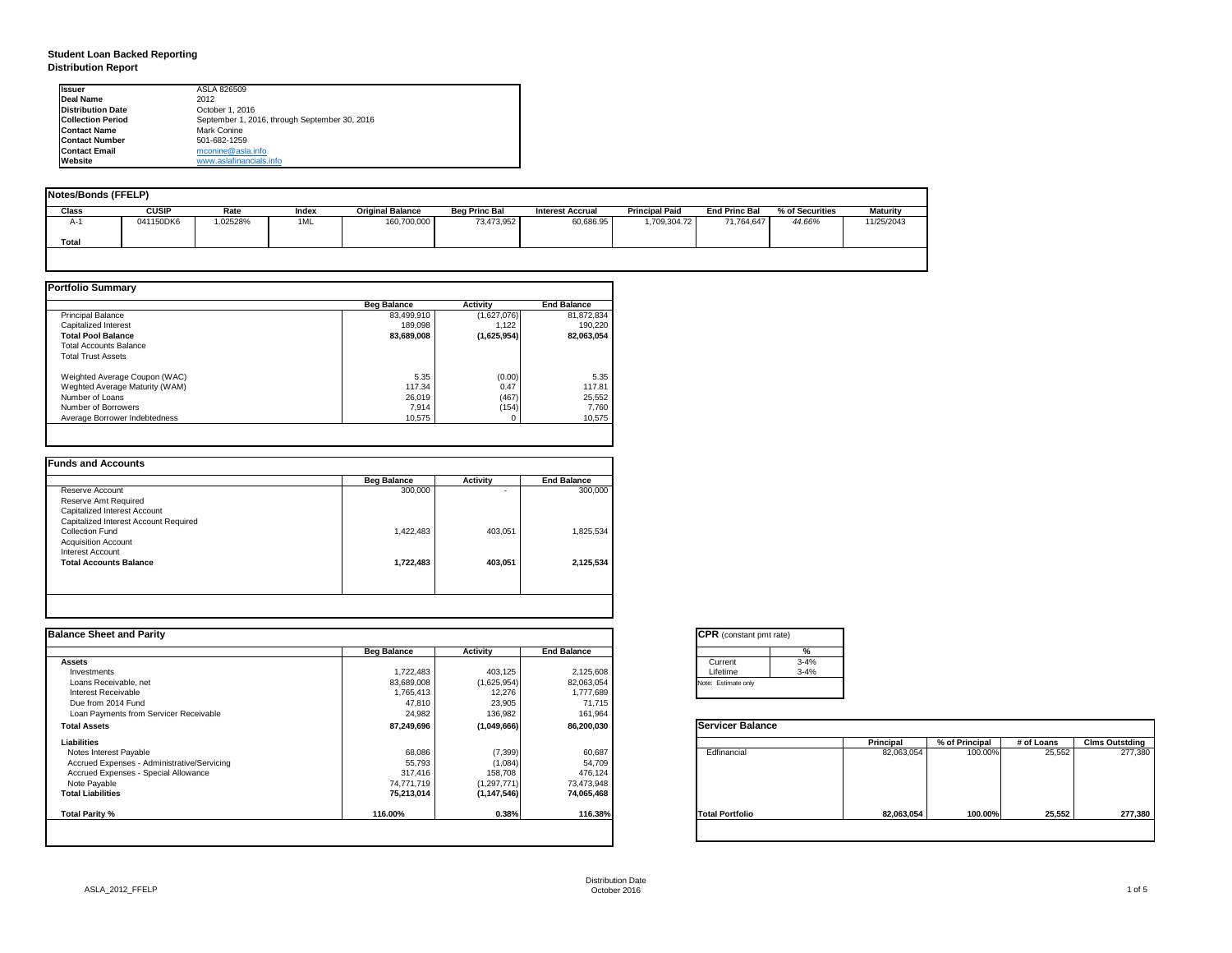# **Student Loan Backed Reporting Distribution Report**

### **Portfolio by Loan Type** Subsidized Consolidation Loans Unsubsidized Consolidation Loans Subsidized Stafford Loans 38,236,391 | 45.529,464 | 45.69%| 5.30 | 114.63 Unsubsidized Stafford Loans 10,738 10,558 42,857,026 41,997,912 51.21% 51.18% 5.44 5.44 125.59 126.20 PLUS/GradPLUS Loans 656 | 2,595,591 | 2,535,678 | 3.10%| 8.00 | 7.99 | 101.24 | 102.46 SLS Loans<br>Total Portfolio **Total Portfolio 26,019 25,552 83,689,008 82,063,054 100% 100% 5.45 5.45 119.69 120.18 # of Loans**<br> **Ending Trincipal Principal Principal Principal Principal Principal Principal Principal Principal Principal Principal Principal Principal Principal Principal Principal Principal Principal Principal Principal**

### **Delinquency Status**

|                           | # of Loans       |               |                  | <b>Principal</b> |                  | % of Principal |                  | <b>WAC</b>    | <b>WARM</b>      |               |
|---------------------------|------------------|---------------|------------------|------------------|------------------|----------------|------------------|---------------|------------------|---------------|
|                           | <b>Beginning</b> | <b>Ending</b> | <b>Beginning</b> | <b>Ending</b>    | <b>Beginning</b> | <b>Ending</b>  | <b>Beginning</b> | <b>Ending</b> | <b>Beginning</b> | <b>Ending</b> |
| In School                 | 198              | 179           | 660,572          | 612,932          | 0.79%            | 0.75%          | 5.46             | 5.30          | 119.54           | 119.50        |
| Grace                     | 110              | 121           | 328,246          | 354,970          | 0.39%            | 0.43%          | 5.55             | 5.75          | 117.77           | 117.47        |
| Repayment                 |                  |               |                  |                  |                  |                |                  |               |                  |               |
| Current                   | 16,004           | 15,693        | 47,545,981       | 46,548,278       | 56.81%           | 56.72%         | 5.44             | 5.43          | 121.96           | 122.85        |
| 31-60 Days Delinquent     | 721              | 813           | 2,648,777        | 3,225,191        | 3.17%            | 3.93%          | 5.38             | 5.52          | 116.31           | 117.26        |
| 61-90 Days Delinquent     | 440              | 443           | 1,564,259        | 1,574,155        | 1.87%            | 1.92%          | 5.35             | 5.39          | 112.08           | 110.90        |
| 91-120 Days Delingent     | 403              | 337           | 1,481,966        | 1,136,180        | 1.77%            | 1.38%          | 5.50             | 5.22          | 124.84           | 112.49        |
| 121-180 Days Delinquent   | 958              | 811           | 3,437,483        | 3,030,153        | 4.11%            | 3.69%          | 5.51             | 5.48          | 114.30           | 117.84        |
| 181-270 Days Delinquent   | 376              | 466           | 1,231,017        | 1,583,503        | 1.47%            | 1.93%          | 5.55             | 5.55          | 98.35            | 101.74        |
| 271+ Days Delinquent      | 130              | 157           | 485,861          | 487,264          | 0.58%            | 0.59%          | 5.32             | 5.55          | 103.33           | 100.89        |
| <b>Total Repayment</b>    | 19,032           | 18,720        | 58,395,344       | 57,584,724       | 69.78%           | 70.17%         | 5.44             | 5.43          | 120.41           | 120.97        |
| Forbearance               | 3,302            | 3,010         | 12,981,895       | 11,760,828       | 15.51%           | 14.33%         | 5.55             | 5.58          | 118.02           | 119.57        |
| Deferment                 | 3,269            | 3,433         | 10,990,552       | 11,485,411       | 13.13%           | 14.00%         | 5.39             | 5.42          | 118.44           | 117.43        |
| <b>Claims in Progress</b> | 108              | 89            | 332,399          | 264,189          | 0.40%            | 0.32%          | 5.65             | 5.41          | 103.20           | 98.17         |
| <b>Claims Denied</b>      |                  |               |                  |                  |                  |                |                  |               |                  |               |
| <b>Total Portfolio</b>    | 26,019           | 25,552        | 83,689,008       | 82,063,054       | 100%             | 100%           | 5.45             | 5.45          | 119.69           | 120.18        |

|                                     | # of Loans       |               | <b>Principal</b> |               | % of Principal   |               | <b>WAC</b>       |               | <b>WARM</b>      |               |
|-------------------------------------|------------------|---------------|------------------|---------------|------------------|---------------|------------------|---------------|------------------|---------------|
|                                     | <b>Beginning</b> | <b>Ending</b> | <b>Beginning</b> | <b>Ending</b> | <b>Beginning</b> | <b>Ending</b> | <b>Beginning</b> | <b>Ending</b> | <b>Beginning</b> | <b>Ending</b> |
| Current                             | 16,004           | 15,693        | 47,545,981       | 46,548,278    | 81.42%           | 80.83%        | 5.44             | 5.43          | 121.96           | 122.85        |
| 31-60 Days Delinquent               | 721              | 813           | 2,648,777        | 3,225,191     | 4.54%            | 5.60%         | 5.38             | 5.52          | 116.31           | 117.26        |
| 61-90 Days Delinquent               | 440              | 443           | 1,564,259        | 1,574,155     | 2.68%            | 2.73%         | 5.35             | 5.39          | 112.08           | 110.90        |
| 91-120 Days Delingent               | 403              | 337           | 1,481,966        | 1,136,180     | 2.54%            | 1.97%         | 5.50             | 5.22          | 124.84           | 112.49        |
| 121-180 Days Delinquent             | 958              | 811           | 3,437,483        | 3,030,153     | 5.89%            | 5.26%         | 5.51             | 5.48          | 114.30           | 117.84        |
| 181-270 Days Delinquent             | 376              | 466           | 1,231,017        | 1,583,503     | 2.11%            | 2.75%         | 5.55             | 5.55          | 98.35            | 101.74        |
| 271+ Days Delinquent                | 130              | 157           | 485,861          | 487,264       | 0.83%            | 0.85%         | 5.32             | 5.55          | 103.33           | 100.89        |
| <b>Total Portfolio in Repayment</b> | 19,032           | 18,720        | 58,395,344       | 57,584,724    | 100%             | 100%          | 5.44             | 5.43          | 120.41           | 120.97        |

| # of Loans       |               | <b>Principal</b> |               | % of Principal   |               | <b>WAC</b>       |               | <b>WARM</b>      |               |  |
|------------------|---------------|------------------|---------------|------------------|---------------|------------------|---------------|------------------|---------------|--|
| <b>Beginning</b> | <b>Ending</b> | <b>Beginning</b> | <b>Ending</b> | <b>Beginning</b> | <b>Ending</b> | <b>Beginning</b> | <b>Ending</b> | <b>Beginning</b> | <b>Ending</b> |  |
|                  |               |                  |               |                  |               |                  |               |                  |               |  |
|                  |               |                  |               |                  |               |                  |               |                  |               |  |
| 14,602           | 14,338        | 38,236,391       | 37,529,464    | 45.69%           | 45.73%        | 5.30             | 5.30          | 114.33           | 114.63        |  |
| 10,738           | 10,558        | 42,857,026       | 41,997,912    | 51.21%           | 51.18%        | 5.44             | 5.44          | 125.59           | 126.20        |  |
| 679              | 656           | 2,595,591        | 2,535,678     | 3.10%            | 3.09%         | 8.00             | 7.99          | 101.24           | 102.46        |  |
|                  |               |                  |               |                  |               |                  |               |                  |               |  |
| 26,019           | 25,552        | 83,689,008       | 82,063,054    | 100%             | 100%          | 5.45             | 5.45          | 119.69           | 120.18        |  |

|                                            |                  | # of Loans    |                  | <b>Principal</b> |                  | % of Principal |                  | <b>WAC</b>    |                  | <b>WARM</b>   |  |
|--------------------------------------------|------------------|---------------|------------------|------------------|------------------|----------------|------------------|---------------|------------------|---------------|--|
|                                            | <b>Beginning</b> | <b>Ending</b> | <b>Beginning</b> | <b>Ending</b>    | <b>Beginning</b> | <b>Ending</b>  | <b>Beginning</b> | <b>Ending</b> | <b>Beginning</b> | <b>Ending</b> |  |
| Graduate / 4-Year Loans                    | 20,171           | 19,810        | 67,479,838       | 66,094,285       | 80.63%           | 80.54%         | 5.45             | 5.45          | 120.36           | 120.96        |  |
| 2-Year Loans                               | 5,359            | 5,253         | 15,072,810       | 14,833,298       | 18.01%           | 18.08%         | 5.49             | 5.49          | 117.39           | 117.43        |  |
| Proprietary / Technical / Vocational Loans | 489              | 489           | 1,136,359        | 1,135,470        | 1.36%            | 1.38%          | 5.5C             | 5.50          | 110.55           | 110.33        |  |
| Unknown (Consolidation) Loans              |                  |               |                  |                  |                  |                |                  |               |                  |               |  |
| Other Loans                                |                  |               |                  |                  |                  |                |                  |               |                  |               |  |
| <b>Total Portfolio</b>                     | 26,019           | 25,552        | 83,689,008       | 82,063,054       | 100%             | 100%           | 5.45             | 5.45          | 119.69           | 120.18        |  |

|                        | # of Loans       | <b>Principal</b> |                  | % of Principal |                  |               |
|------------------------|------------------|------------------|------------------|----------------|------------------|---------------|
|                        | <b>Beginning</b> | <b>Ending</b>    | <b>Beginning</b> | <b>Ending</b>  | <b>Beginning</b> | <b>Ending</b> |
| <b>Fixed Loans</b>     | 15,429           | 15,157           | 55,582,191       | 54,504,103     | 66.42%           | 66.42%        |
| Variable Loans         | 10,590           | 10,395           | 28,106,816       | 27,558,951     | 33.58%           | 33.58%        |
| T-Bill Loans           | 10,590           | 10,395           | 28,106,816       | 27,558,951     | 33.58%           | 33.58%        |
| <b>CMT Loans</b>       |                  |                  |                  |                |                  |               |
| <b>Total Portfolio</b> | 26,019           | 25,552           | 83,689,008       | 82,063,054     | 100.00%          | 100.00%       |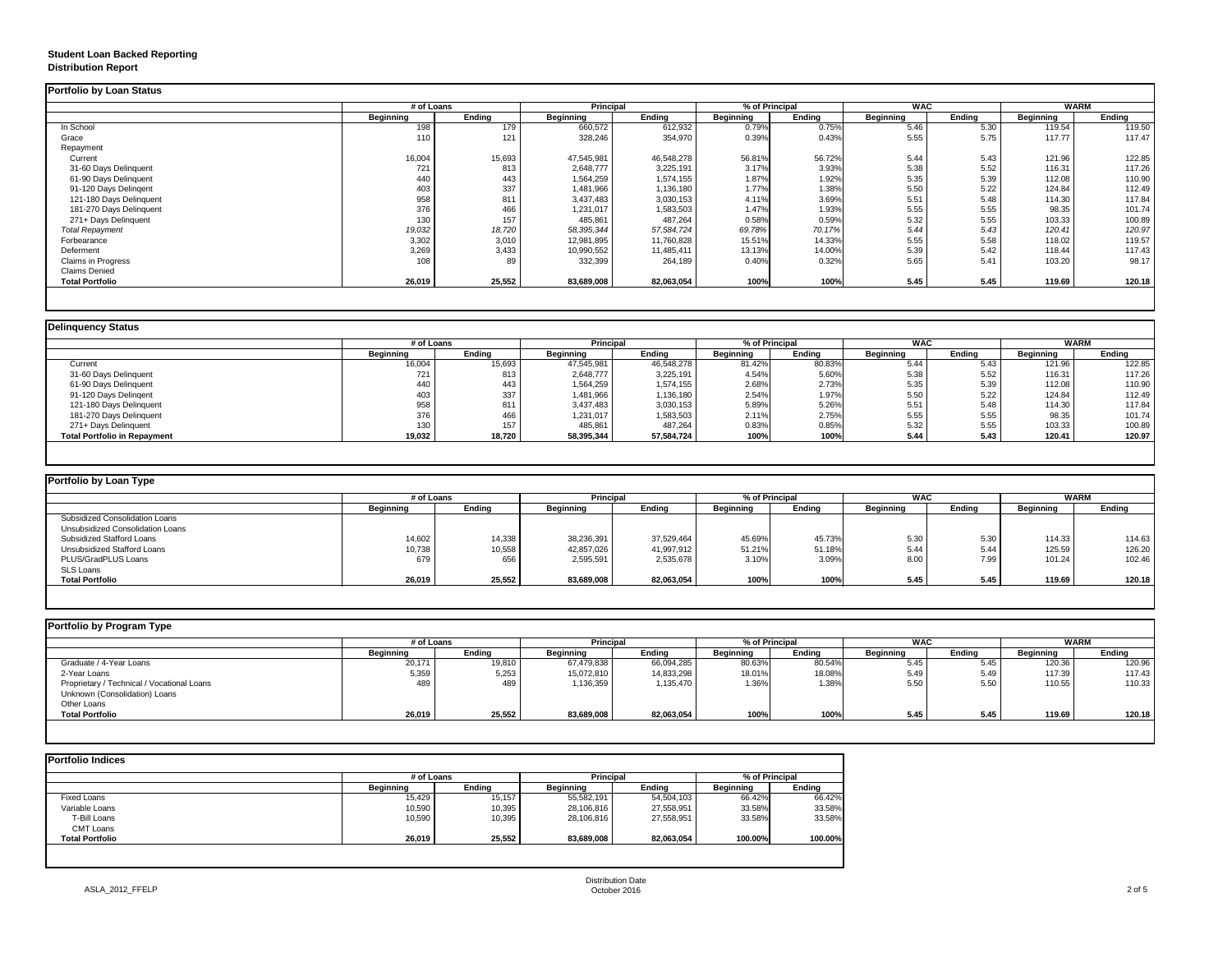**Distribution Date** October 25, 2016<br> **Collection Period** September 1, 2016, through Septe September 1, 2016, through September 30, 2016

**Collection Activity**

| <b>Collection Account</b>                                                                           | as of 9/30/2016 |
|-----------------------------------------------------------------------------------------------------|-----------------|
| Beginning Balance - September 1, 2016                                                               | 1,422,483       |
| <b>Collection Amount Received</b>                                                                   | 1,825,894       |
| Recoveries                                                                                          |                 |
| Reserve Account                                                                                     |                 |
| <b>Excess of Required Reserve Account</b>                                                           |                 |
| Interest on Investment Earnings                                                                     | 473.26          |
| Capitalized Interest Account (after a stepdown or release date)                                     |                 |
| <b>Acquisition Account</b>                                                                          |                 |
| Payments from Guarantor                                                                             |                 |
| Prepayments                                                                                         |                 |
| <b>Purchased by Servicers/Sellers</b>                                                               |                 |
| Prior Quarter's Allocations or Adjustments                                                          |                 |
| Investment Income                                                                                   |                 |
| Principal payments, interest payments, administration fees, servicing fees, and trustee fees        | (1,423,316)     |
| Other Amounts Received in Collection                                                                |                 |
|                                                                                                     |                 |
| <b>Total Available Funds</b>                                                                        | 1,825,534       |
|                                                                                                     |                 |
|                                                                                                     |                 |
|                                                                                                     |                 |
|                                                                                                     |                 |
|                                                                                                     |                 |
|                                                                                                     |                 |
| <b>Fees Due for Current Period</b>                                                                  | as of 9/30/2016 |
|                                                                                                     |                 |
| <b>Indenture Trustee Fees</b>                                                                       | 833.33          |
| <b>Servicing Fees</b>                                                                               | 47,870          |
| <b>Administration Fees</b>                                                                          | 6,839           |
| Late Fees                                                                                           |                 |
| Other Fees                                                                                          |                 |
| <b>Total Fees</b>                                                                                   | 55,542.33       |
|                                                                                                     |                 |
| <b>Cumulative Default Rate</b>                                                                      | as of 9/30/2016 |
|                                                                                                     |                 |
| Current Period Defaults (\$)                                                                        | 327,645.23      |
| Cumulative Defaults (\$)                                                                            | 31,003,209.42   |
| Cumulative Default (% of original pool balance)                                                     | 19.31%          |
| Cumulative Default (% of cumulative entered repayment balance) <sup>a</sup>                         | 38.23%          |
|                                                                                                     |                 |
| Current Period Payments (Recoveries) from Guarantor (\$)                                            | 329,041.05      |
| Current Period Borrower Recoveries (\$)                                                             | n/a             |
| Cumulative Recoveries (\$) <sup>b</sup>                                                             | \$29,297,713.36 |
| <b>Cumulative Recovery Rate (%)</b>                                                                 | 94.50%          |
| <b>Cumulative Net Loss Rate (%)</b>                                                                 | 1.06%           |
| Servicer Reject Rate (FFELP) (%)                                                                    |                 |
| Cumulative Servicer Reject Rate (FFELP) (%)                                                         |                 |
| Repayment balance includes all repayment loans with the exception of balances in claim status<br>a) |                 |
| Cumulative Recoveries includes 97% of claims in progress balances<br>b)                             |                 |
|                                                                                                     |                 |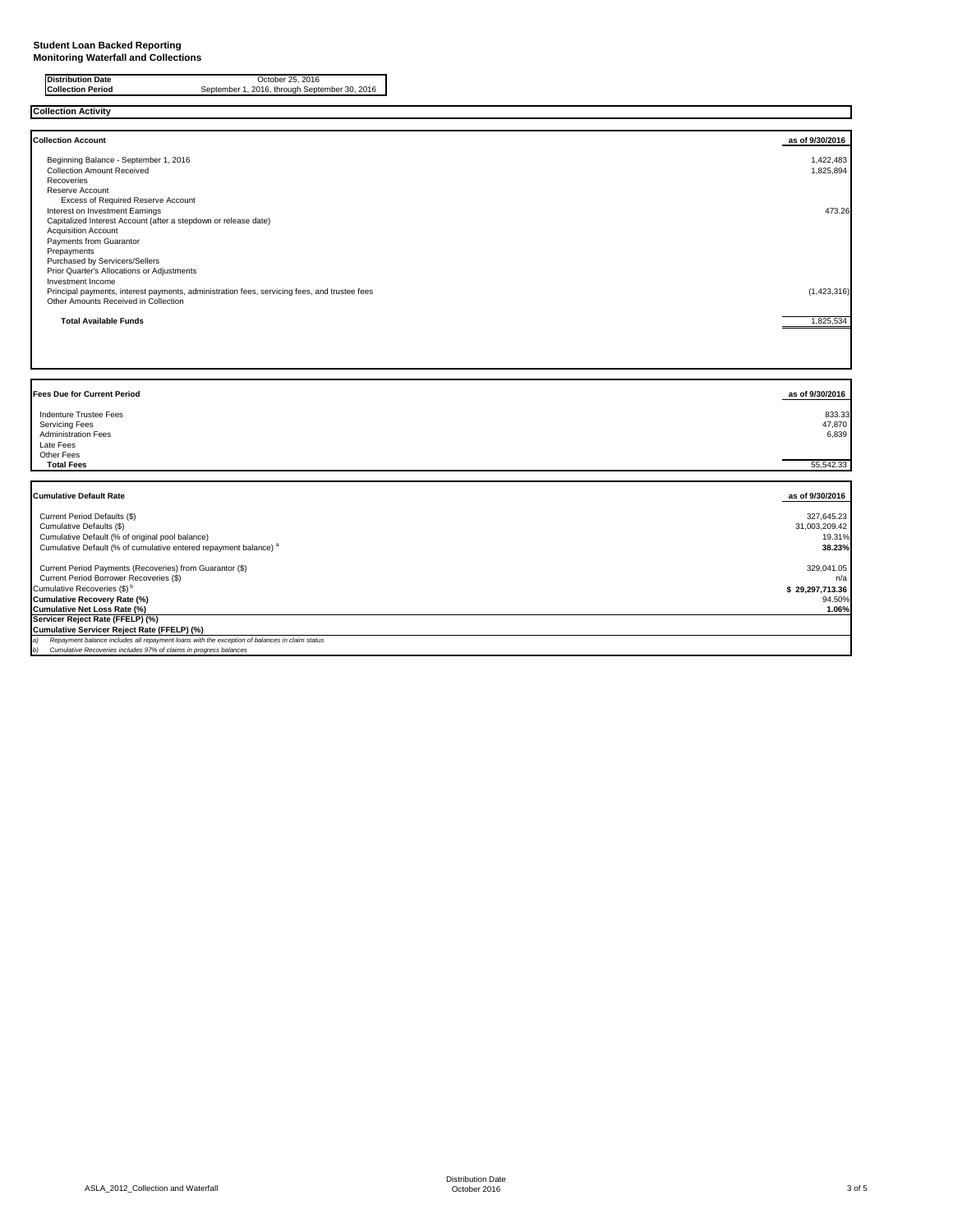## **Student Loan Backed Reporting Monitoring Waterfall and Collections**

# **Waterfall Activity**

| <b>Waterfall for Distribution</b>                                                         | <b>Amount Due</b> | <b>Amount Remaining</b> |
|-------------------------------------------------------------------------------------------|-------------------|-------------------------|
| <b>Total Available Funds</b>                                                              |                   | 1,825,534               |
| First: Payments made under any Joint Sharing Agreement                                    |                   |                         |
| <b>Second: Trustee Fees</b>                                                               | 833.33            | 1,824,700               |
| Third: Servicing Fees and Backup Servicing Fees                                           | 47,870            | 1,776,830               |
| Fourth: Administration Fees                                                               | 6,839             | 1,769,991               |
| Fifth: Noteholder Interest                                                                | 60,686.95         | 1,709,304               |
| Sixth: Reinstate the balance of the Reserve Fund up to the Specified Reserve Fund Balance |                   |                         |
| Seventh: Noteholder Principal, until paid in full                                         | 1,709,304.72      | (0)                     |
|                                                                                           |                   |                         |

| <b>Principal and Interest Distributions</b> | Class A-1    |
|---------------------------------------------|--------------|
|                                             |              |
| <b>Quarterly Interest Due</b>               | 60,686.95    |
| <b>Quarterly Interest Paid</b>              | 60,686.95    |
| Interest Shortfall                          |              |
| Interest Carryover Due                      |              |
| Interest Carryover Paid                     |              |
| <b>Interest Carryover</b>                   |              |
| Quarterly Principal Distribution Amount     | 1,709,304.72 |
| <b>Quarterly Principal Paid</b>             | 1,709,304.72 |
| Shortfall                                   |              |
| <b>Total Distribution Amount</b>            | 1,769,991.67 |
|                                             |              |